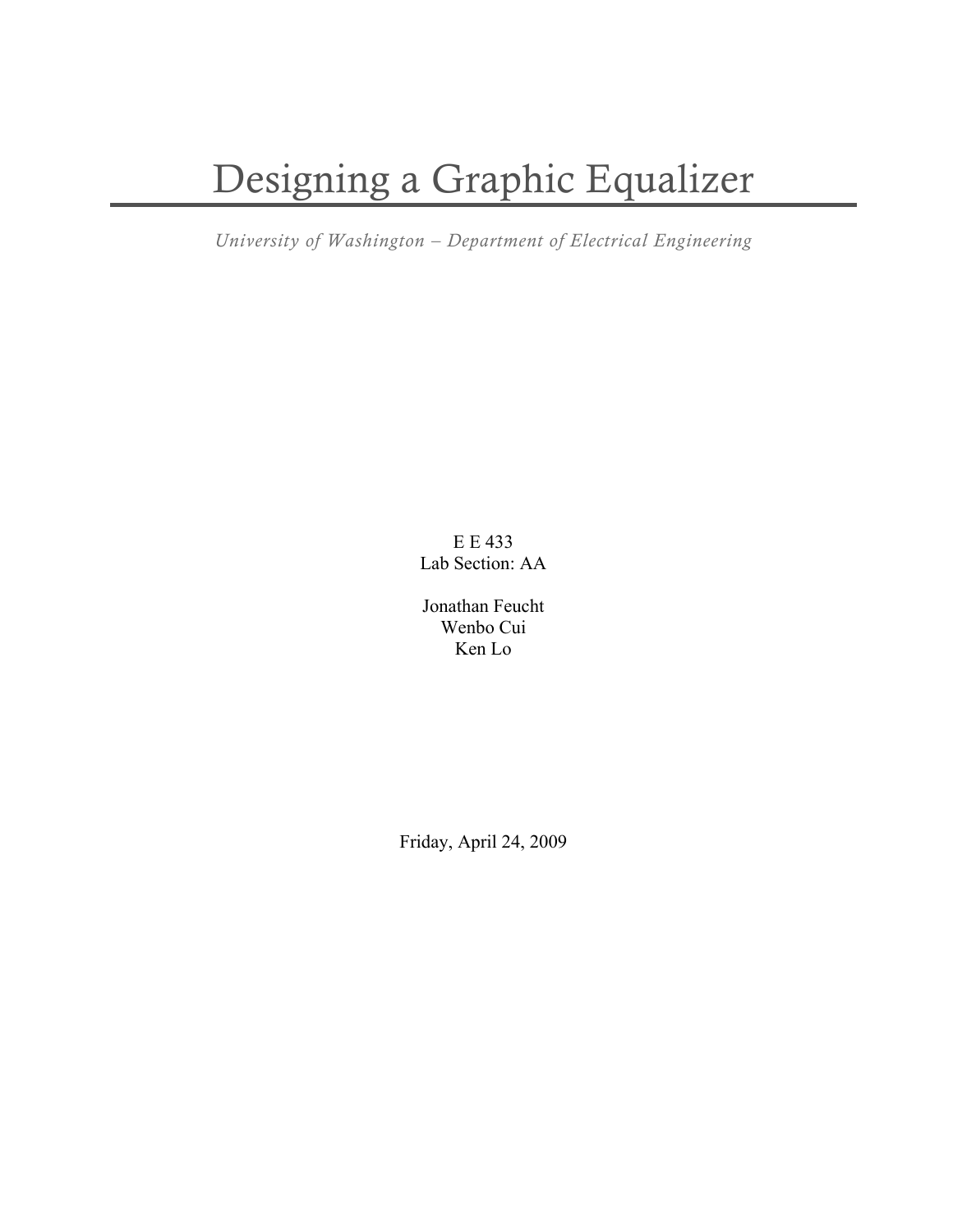# Abstract

This report details the design process and testing of a 7-band graphic equalizer with bands from 100 Hz to 6.4 kHz with a gain of 6 V/V. This project details the circuit analysis for the equalizer and the gyrator filter elements, discussing design choices and ways to improve on our design. The circuit is then built and tested against expected results.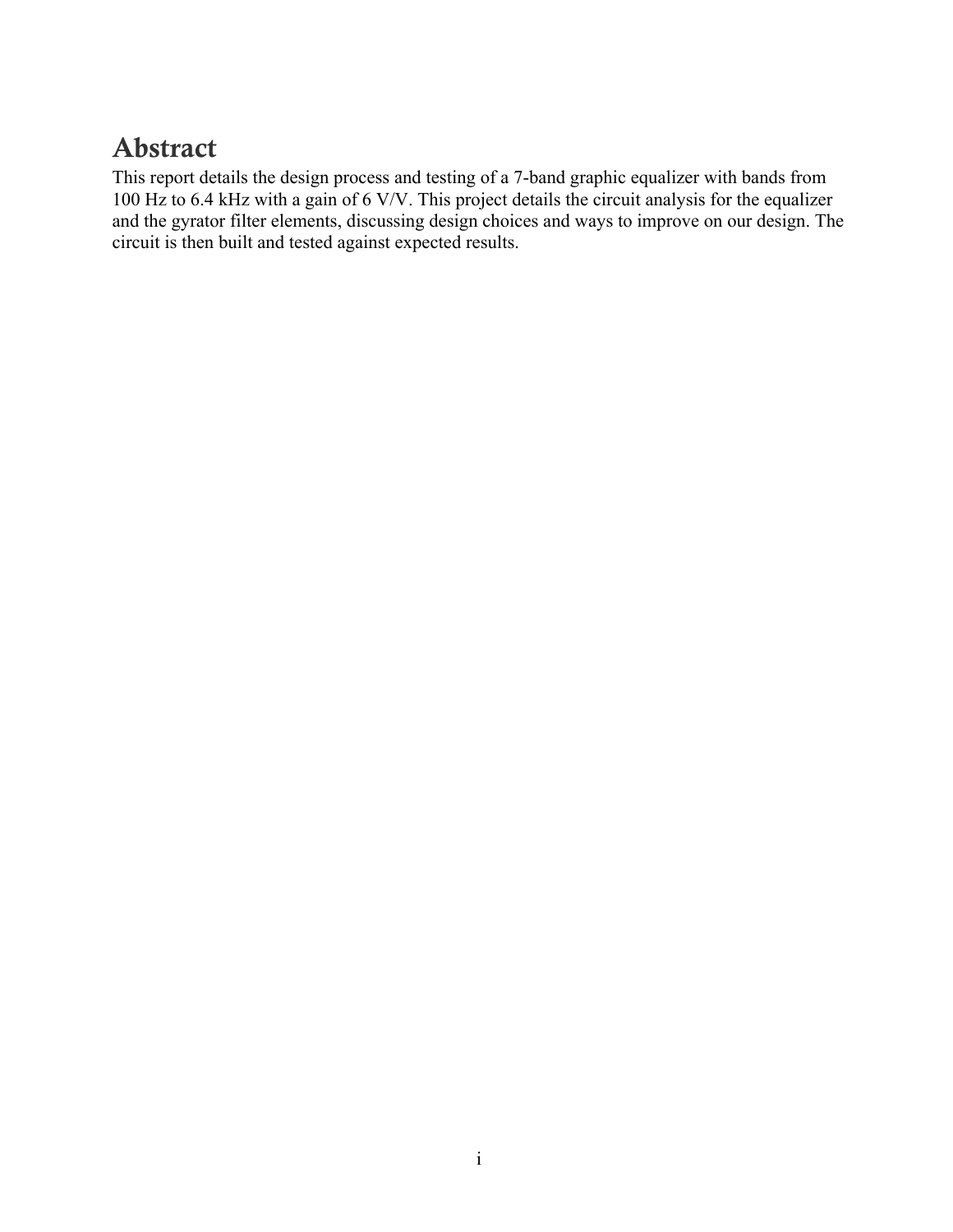# **Table of Contents**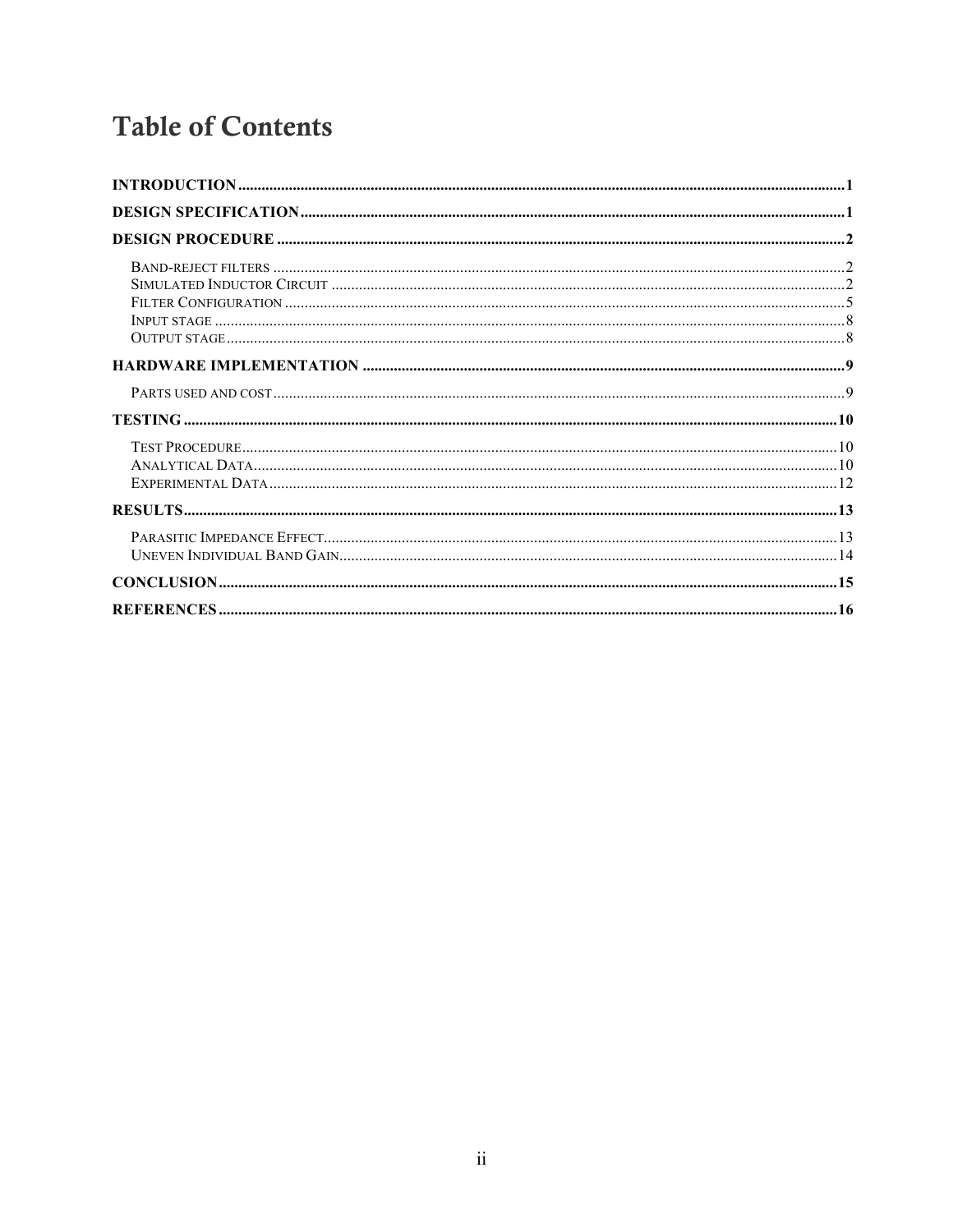# Introduction

In this report, we will describe the design and testing process for a seven-band graphic equalizer. The design we chose is an LCR configuration equalizer. We will also derive equations for a simulated inductor active filter, and implement them in the filter design. We will also provide the specifications our design is designed upon, different designs we went through in our design procedure, and the test results and analysis of our finalize equalizer. We will then discuss various aspects of our design and the tradeoffs for our design choices. Finally, we will describe ways to improve on our design to beter meet the design specifications.

# Design Specification

The design of the equalizer must be seven bands with center frequencies at 100, 200, 400, 800, 1600, 3200, and 6400Hz with octave bandwidths. Each band must have a variable gain from 0V/V to 6V/V. The overall equalizer must be able to function at a supply rail of  $\pm 12$  volts. These requirements must be met with minimum parts and power consumption as possible. The design also has to be capable of cancelling any DC offset in the input signal.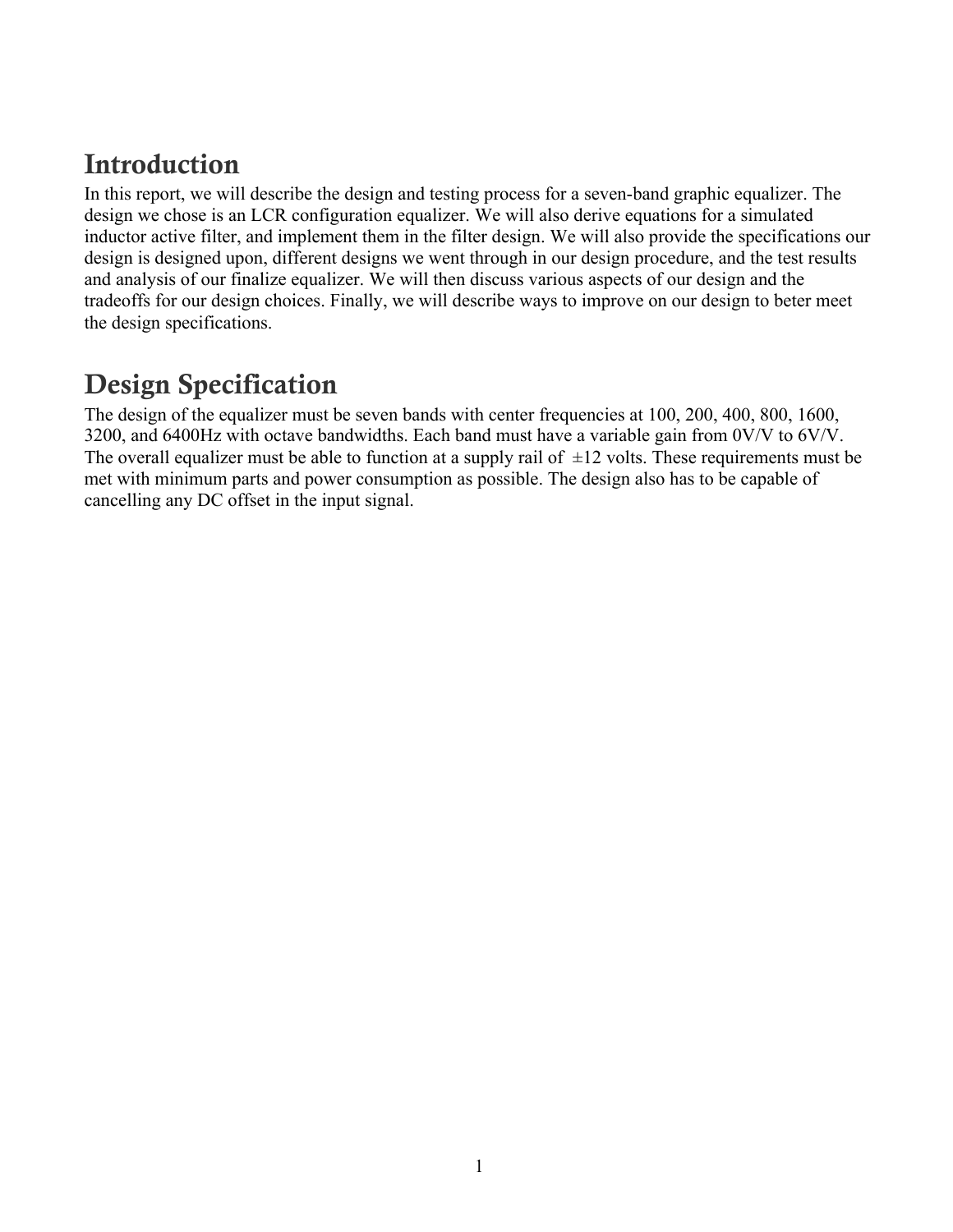### Design Procedure

#### *Band-gap filters*

Our equalizer consisted of seven band-gap filters with center frequencies at 100 Hz, 200 Hz, 400 Hz, 800 Hz, 1.6 kHz, 3.2 kHz, and 6.4 kHz. To create these filters, we needed to incorporate seven band-pass filters such as the RLC series circuit, shown in Figure 1. In this filter, we have an inductor, capacitor, and resister in series. To find the input impedance of this filter, we add up all the impedances of the individual elements:

$$
Z_{in}(s) = R + sL + \frac{1}{sC}
$$
  

$$
\Rightarrow Z_{in}(s) = \frac{s^{2} + s\frac{R}{L} + \frac{1}{LC}}{sC}
$$
 Equation 1



To find the center frequency for this circuit, we take the derivative of the input impedance with respect tow, set the derivative to 0, and solve for  $\omega_0$ :

 $rac{d}{d\omega} \left(R + j\omega L - \frac{j}{\omega C}\right) = j\left(L + \frac{1}{\omega^2 C}\right) = 0$ <br> $\rightarrow \omega_0 = \frac{1}{\sqrt{LC}}$ 

*Figure 1. RLC circuit*

The bandwidth ( $\Delta\omega$ ) for the RLC filter is R/L (see equation 1). The Q factor is then  $\omega_0$  divided by the bandwidth:

$$
Q = \frac{\omega_0}{\Delta \omega} = \frac{L}{R\sqrt{LC}} = \frac{1}{R}\sqrt{\frac{L}{C}} \quad Equation 3
$$

Based on equations 2 and 3, we can now solve for the inductor and capacitor values to make our LRC filters for the equalizer circuit if we were to use only passive elements.

#### *Simulated Inductor Circuit*

The simulated inductor circuit (or 'gyrator' circuit) is useful for simulating inductors. Since inductors are usually bulky and expensive, it is preferable to use active filters with op-amps. Figure 2 shows a band-reject filter implementing a simulated inductor.



*Figure 2. Gyrator filter*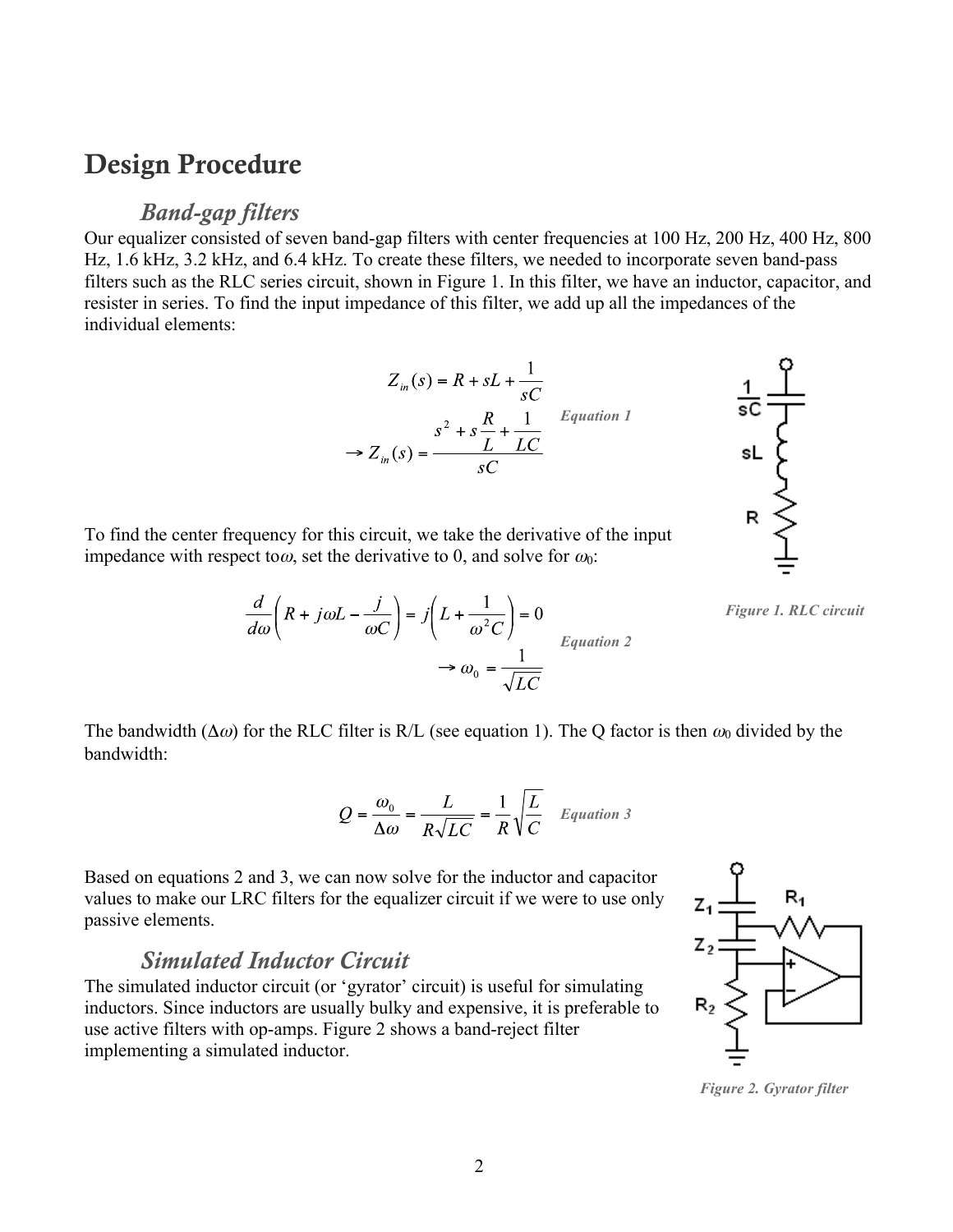To understand the operation of this circuit, we can use circuit analysis to derive equations for the input impedance for the circuit. Assuming an ideal op-amp, we will note that the voltages at all pins are the same on the op-amp, which we will call  $V_{out}$ . We will label the node between the capacitors *A* and the voltage at that node  $V_A$ , and assume the input voltage is 1 volt. The Kirchhoff Current Law equations for this circuit at nodes *A* and the non-inverting op-amp pin are as follows:

$$
\frac{V_A - 1}{Z_1} + \frac{V_A - V_{out}}{R_1} + \frac{V_A - V_{out}}{Z_2} = 0
$$
  

$$
\frac{V_{out} - V_A}{Z_2} + \frac{V_{out}}{R_2} = 0
$$
Equation 4

After algebraic manipulation, we can come up with the following solution for the value of  $V_A$ :

$$
V_A = \frac{R_1(R_2 + Z_2)}{R_1 Z_1 + R_1 R_2 + Z_1 Z_2 + R_1 Z_2}
$$
 Equation 5

Since we know the voltage at node  $A$ , we can solve for the current through the capacitor  $Z<sub>1</sub>$ :

$$
I_{Z2} = \frac{R_1 + Z_2}{R_1 Z_1 + R_1 R_2 + Z_1 Z_2 + R_1 Z_2}
$$
 Equation 6

Since we assumed an input voltage of one volt, equation 6 is also 1/*Zin*. We can now we can solve for the transfer function for the gyrator circuit by substituting  $Z_1=1/sC_1$  and  $Z_2=1/sC_2$ . The transfer function is as follows:

$$
Z_{in}(s) = \frac{s^2 + s\frac{C_1 + C_2}{R_2C_1C_2} + \frac{1}{R_1R_2C_1C_2}}{s^2\frac{1}{R_2} + s\frac{1}{R_1R_2C_2}} \quad \text{Equation 7}
$$

Equation 7 has a second order term in the denominator that does not show up in the transfer function of the RLC circuit (see equation 1). At high enough frequencies, this term will begin to dominate, causing unwanted high-frequency filtering. If the value of  $R_2$  is made too small, the high frequency effects will begin at lower frequencies. For this reason, we prefer the value of  $R_2$  to be as high as possible.

Since the value of  $R_2$  is a finite value, the filters will all suffer from high frequency effects. The gyrator circuit will be ineffective for very large frequencies because as  $\omega$  gets large, the  $s^2$  term in the denominator of equation 7 dominates, and the circuit no longer acts as a band-reject filter but a low-pass filter. Although for these filters, the high frequency effects don't begin to take place until well after 10 kHz, which is outside the intended range of use for the equalizer circuit. Therefore, for the purposes of this design, we will ignore the  $s^2$  term.

Substituting in  $s = j\omega$ , we can derive the phasor equivalent.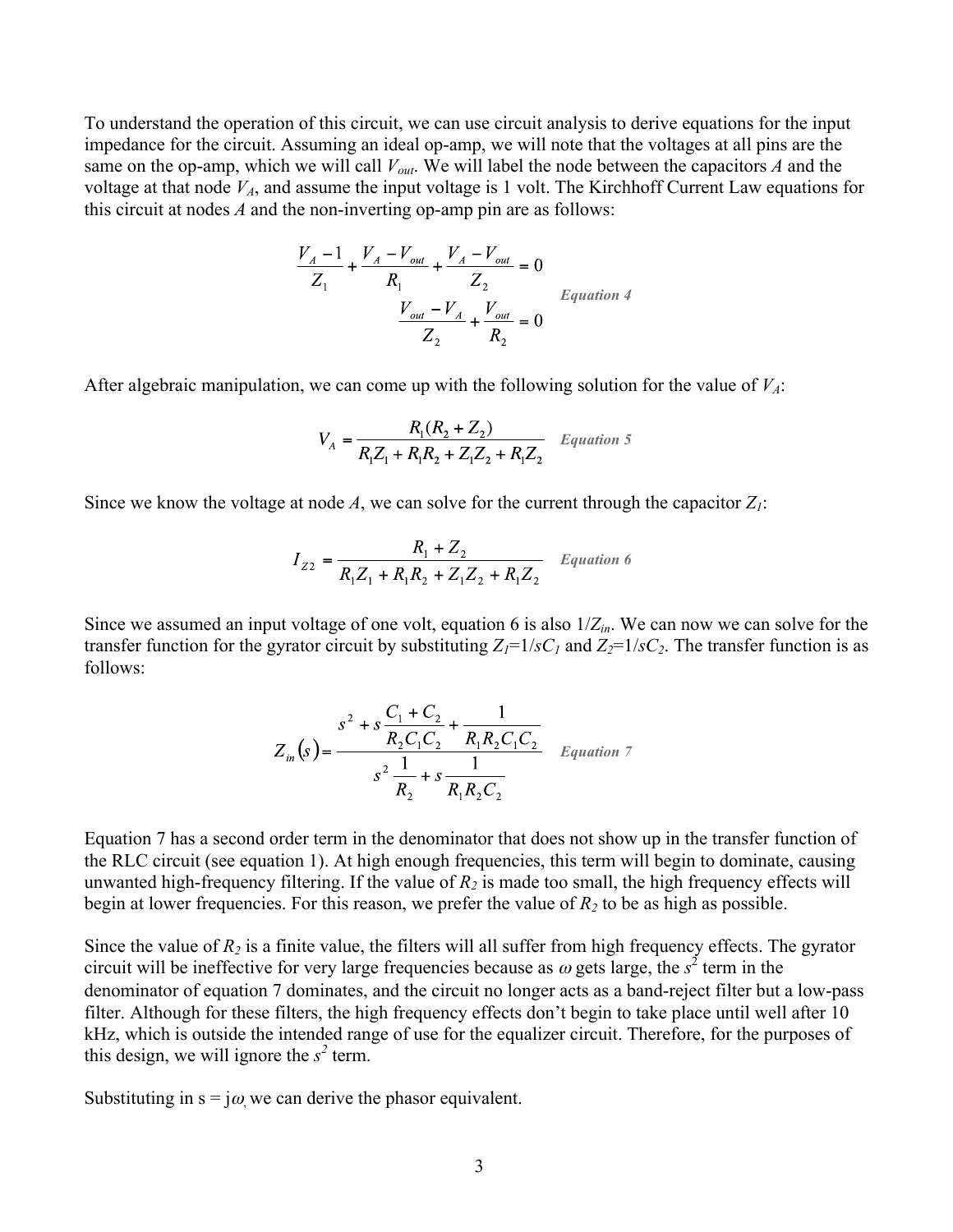$$
Zin(\omega) = R_1 + \frac{R_1C2}{C1} + j\left(\omega R_1 R_2 C_2 - \frac{1}{\omega C1}\right) \quad Equation \ 8
$$

If we ignore the second order term in the denominator of equation 7, we can approximate the values of Q and  $\omega_0$ . These values are:

$$
\omega_0 = \frac{1}{\sqrt{R_1 R_2 C_1 C_2}}
$$

$$
\Delta \omega = \frac{C_1 + C_2}{R_2 C_1 C_2}
$$

$$
Q = \frac{\omega_0}{\Delta \omega} = \frac{R_2 C_1 C_2}{(C_1 + C_2) \sqrt{R_1 R_2 C_1 C_2}}
$$

$$
\omega_0 = \frac{R_2 C_1 C_2}{C_1 + C_2 \sqrt{R_1 R_2 C_1 C_2}}
$$

We can achieve a large value of  $R_2$  by making  $C_1$  a much higher value than  $C_2$ . For this reason, we specified that C1 be 1000 times the value of C2. Now we can solve for the actual component values of the gyrator circuit as a function of Q and  $\omega_0$ :

$$
C_1 = -\frac{1000}{1001 \omega_0 Q R_1}
$$
  

$$
C_2 = \frac{C_1}{1000} \quad Equation 10
$$
  

$$
R_2 = \frac{1002001}{1000} R_1 Q^2
$$

For reasons we will discuss later, we chose that  $R_1$  be equal to 100  $\Omega$ . Based on equation 9, we now have enough information to determine all resistor and capacitor values for our gyrator circuit. Table 1 lists the component values for our filters for  $Q = \sqrt{2}$ .

| f(Hz) | R1            | R <sub>2</sub>        | C1            | C <sub>2</sub> |
|-------|---------------|-----------------------|---------------|----------------|
| 100   | $100\ \Omega$ | $200 k\Omega$         | $11.24 \mu F$ | $11.24$ nF     |
| 200   | $100 \Omega$  | $200 k\Omega$         | $5.62 \mu F$  | $5.62$ nF      |
| 400   | $100 \Omega$  | $200 k\Omega$         | $2.81 \mu F$  | $2.81$ nF      |
| 800   | $100 \Omega$  | $200 k\Omega$         | $1.41 \mu F$  | $1.41$ nF      |
| 1600  | $100 \Omega$  | $200 \text{ k}\Omega$ | 703 nF        | 703 pF         |
| 3200  | $100 \Omega$  | $200 k\Omega$         | 351 nF        | 351 pF         |
| 6400  | $100 \Omega$  | $200 k\Omega$         | $176$ nF      | $176$ pF       |

*Table 1. List of component values for each active filter in the equalizer circuit*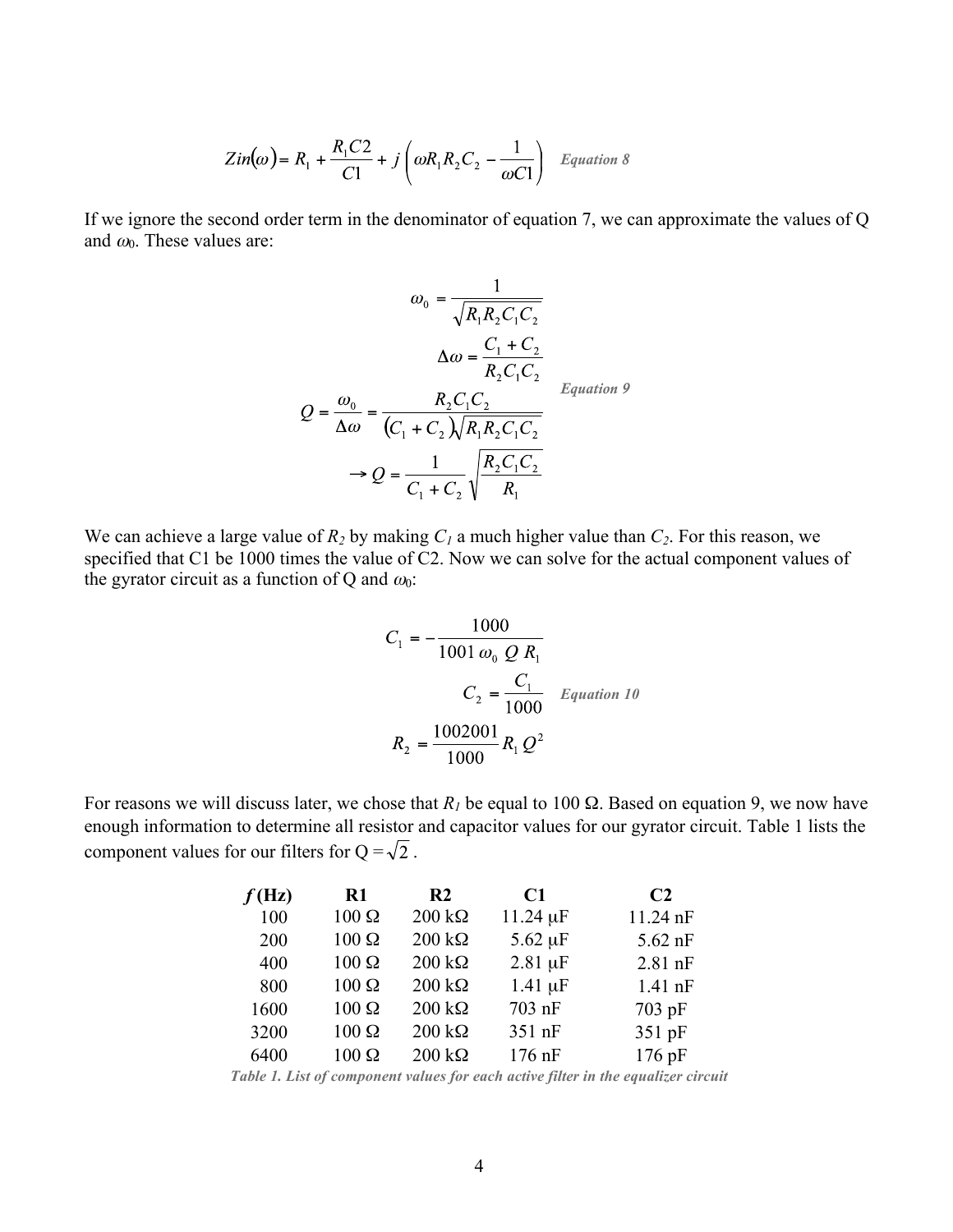Figure 3 shows a plot of the current through a 100 Hz filter by a RLC circuit and a gyrator circuit when applying an AC voltage of magnitude 1 volt. Notice the two graphs are very similar until 10 kHz, where the higher order term in the denominator of equation 7 begins to dominates, and the resistance seen through the gyrator circuit drops.



*Figure 3. Frequency response of RLC filter compared to a gyrator filter*

For the circuit to be used for higher frequency applications, we would need to incorporate first-order filtering to counteract the high frequency effects of the gyrator circuit. For the purposes of this project, we will assume the circuit is only to be used for frequencies less than 10 kHz.

#### *Filter Configuration*

After designing the filters, we connected them in parallel with a configuration shown in Figure  $4^1$ . Using this configuration, we are able to apply a boost or a cut to the signal depending on the state of the potentiometer. By varying a potentiometer, we would affect whether the filter provides a boost or a filter for that frequency.

 $\frac{1}{1}$ Greiner & Schoessow, p. 402 – Configuration 3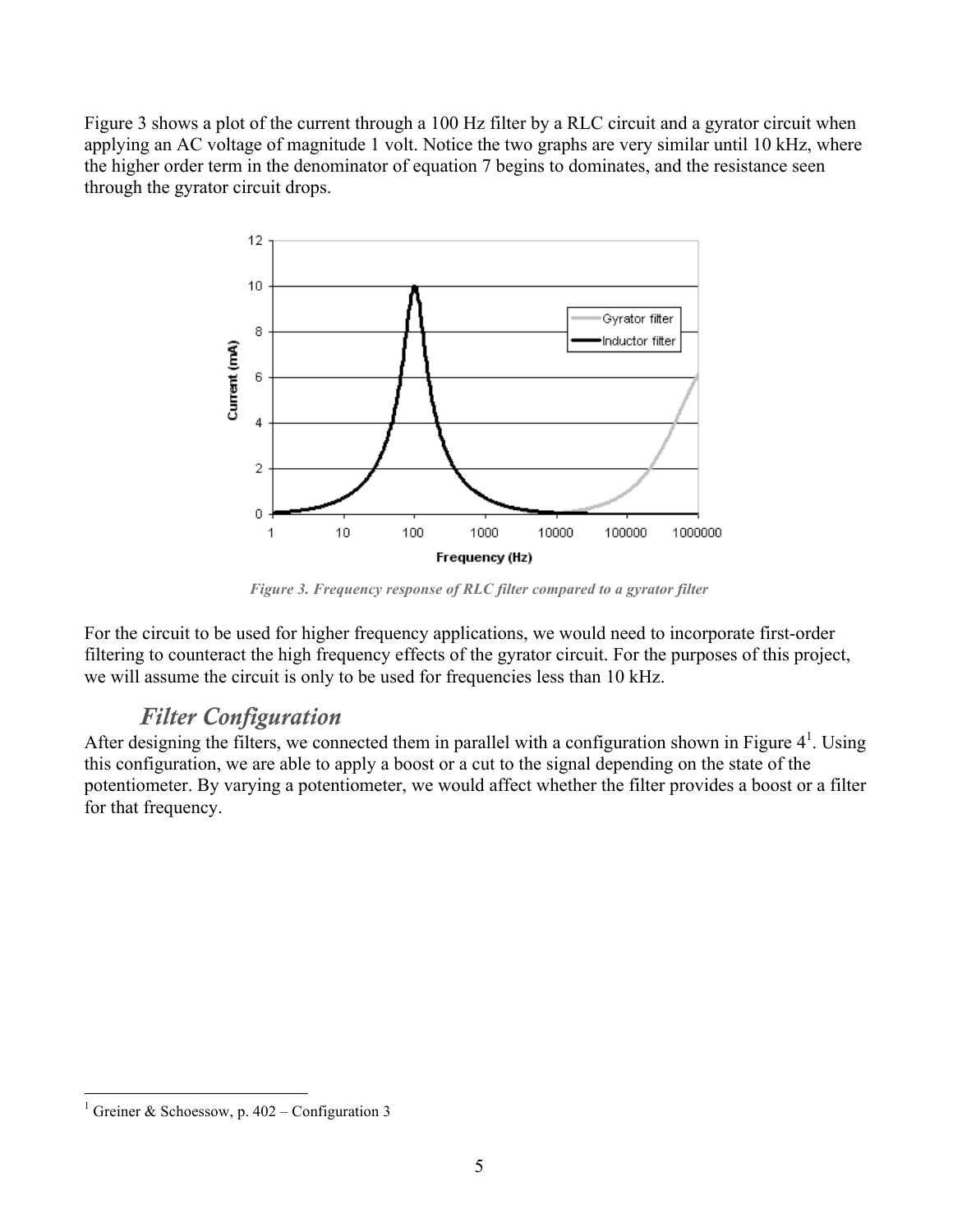

*Figure 4. Filter configuration for equalizer circuit*

When we plug the cutoff frequency into the transfer equation for the gyrator circuit (equation 7) and ignore the  $s^2$  term in the denominator, we can calculate the minimum resistance seen through the filter at the frequency of resonance:

$$
Z_{in}(\omega_0) = R_1 + \frac{R_1 C 2}{C1} + j \left( \frac{1}{\sqrt{R_1 R_2 C_1 C_2}} R_1 R_2 C_2 - \frac{1}{\frac{1}{\sqrt{R_1 R_2 C_1 C_2}} C1} \right) \xrightarrow{Equation 11}
$$
  

$$
\rightarrow Z_{in}(\omega_0) = R_1 \left( 1 + \frac{C_2}{C_1} \right)
$$

Earlier, we specified that  $C_1 = 1000 C_2$ . For that reason, we can ignore the term  $C_2/C_1$  in equation 11 since it is very small, and approximate the input impedance at the cutoff frequency as *R1*.

From equation 11, we find that at the resonant frequency of the filter elements, the resistance seen through the filter can be modeled by the value of  $R<sub>1</sub>$ , which we set to 100  $\Omega$  for all our filter elements. By modeling a filter by a single resister, we can solve for the gain provided to each filter at its resonant frequency.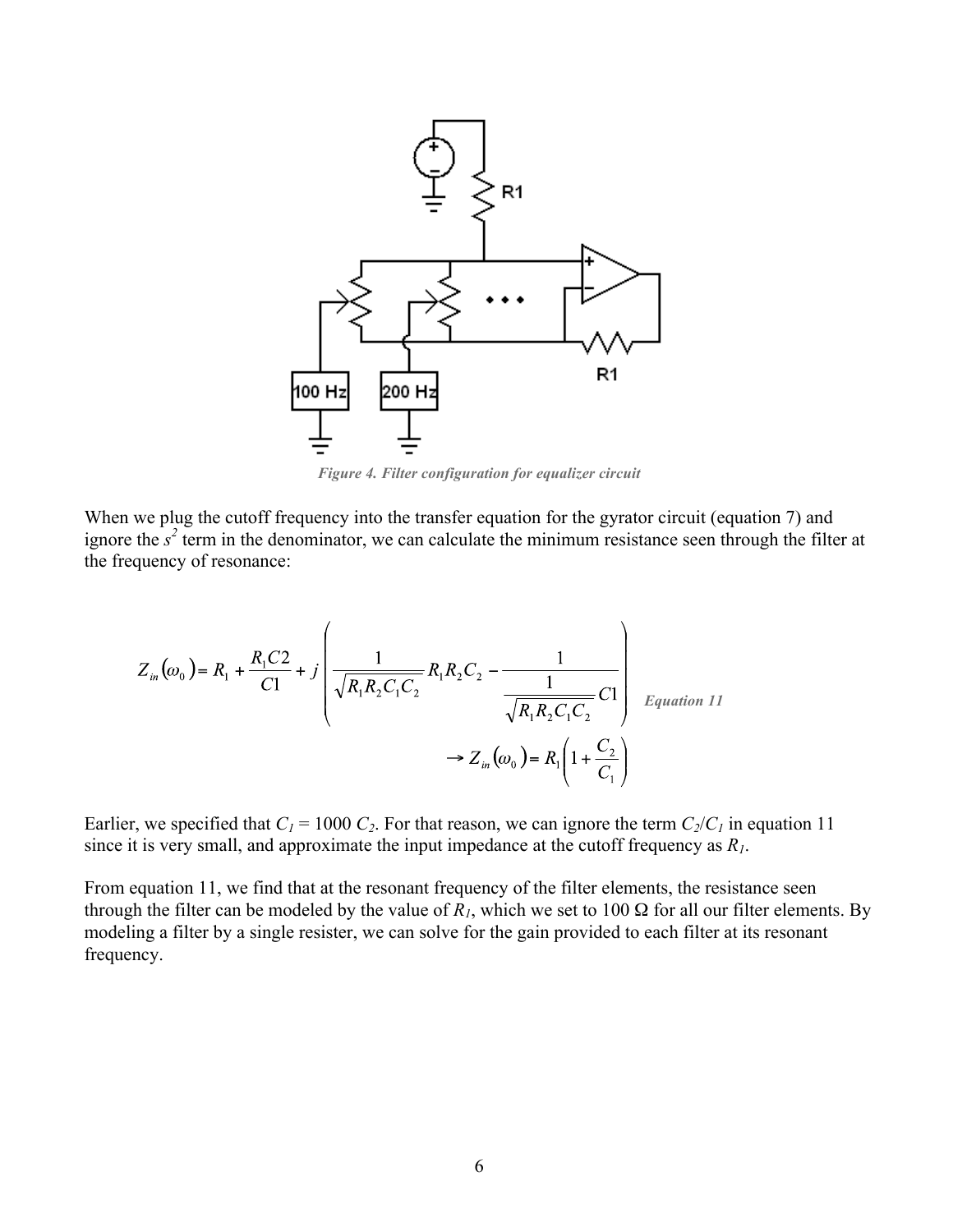

*Figure 5. Simplified equalizer circuit with one filter modeled at cutoff frequency for individual band*

With the circuit in Figure 5, we can derive a transfer function involving  $V_s$  and  $V_{out}$ . The resulting equation is:

$$
\frac{V_{out}}{V_s} = \frac{R_1 R_2 + R_2 R_3 + R_2 R_4 + R_3 R_4}{R_1 R_3 + R_2 R_3 + R_2 R_4 + R_3 R_4}
$$
 Equation 12

When we vary the potentiometer to its extremes, we in effect remove R2 and R3 from the equation depending on which way we turn the potentiometer.

$$
\frac{V_{out}}{V_s}\Big|_{R2=0} = \frac{R_4}{R_1 + R_4} \quad \text{(min gain)}
$$
\n
$$
\frac{V_{out}}{V_s}\Big|_{R3=0} = \frac{R_1 + R_4}{R_4} \quad \text{(max gain)}
$$
\n
$$
Equation 13
$$

For all the filters in the circuit to have the same maximum and minimum gain, the values of R4 for all the filters has to be the same value. For this reason, we specified all the resistors be equal to 100  $\Omega$ . Using this value, we need a resistor value of 500  $\Omega$  for R<sub>1</sub> in order to achieve a gain of 6 based on equation 12. Since resistors don't come in 500  $\Omega$  denominations, we selected a value of 510  $\Omega$ . Therefore, the gain values for our circuit vary from 0.16 and 6.1.

Unfortunately, this ideal model with only one filter doesn't account for parallel resistances caused by other filters, which though not at their peak, still have a small resistance. This causes the gain of the filter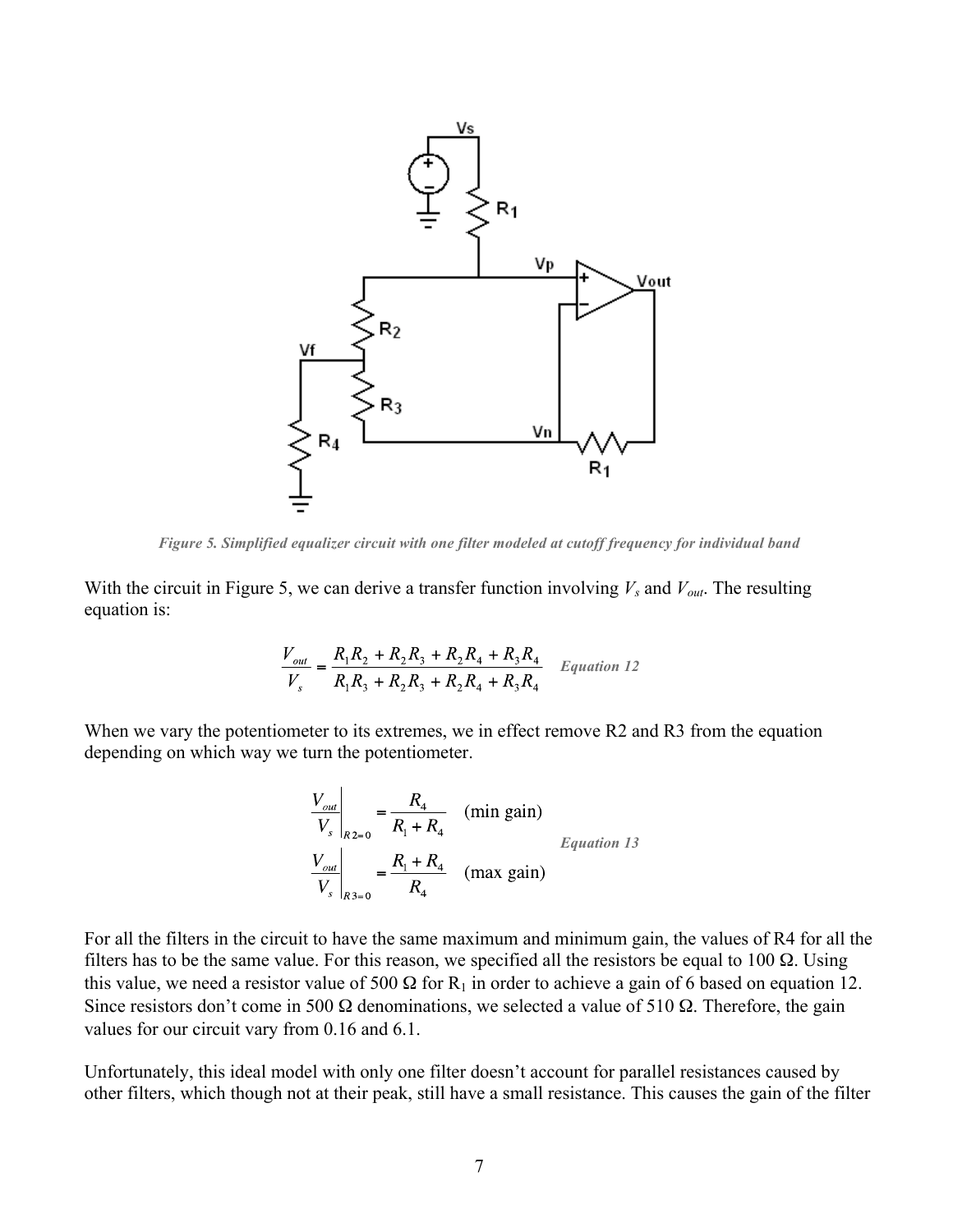to drop significantly, and causes an uneven gain distribution among the filters. The 100 Hz and 1600 Hz filters, which only have neighboring filters on one side, are least affected by this filtering, and will gain a higher boost than the 800 Hz filter, which is in the center of the band.

To deal with this problem, there are several different approaches. One approach is to select higher resistance potentiometers. Unfortunately, this has the effect of decreasing the linearity of the gain adjustment for the selected frequency, and making the control sensitive. Another approach would be to select a higher value resister for *R1*, which causes the maximum gain to increase and minimum gain to decrease. We decided to implement this approach, and we set the value of  $R_1$  to 1 k $\Omega$ .

#### *Input stage*

One of the specifications for the equalizer circuit is the canceling of any DC offset on the input signal. Also, the source voltage should see high input impedance when looking into the circuit, so the circuit does not draw too much current from the source signal.



*Figure 6. Offset-canceling Input stage*

To remove any offset from the input signal, we placed a capacitor in series with the signal source. Since the DC model of a capacitor is a short circuit, the capacitor effectively removes the DC component from the source.

Next, to create high input impedance, we added a non-inverting follower circuit (see Figure 6). We chose arbitrary resister values of 1 kΩ for *R1* and *R2*.

#### *Output stage*

As we found it undesirable for the equalizer circuit to drain too much current from the signal source, we also decided to design a voltage follower stage for the output of the op-amp to prevent any load to load down the filters. For this stage, we simply fed the output from the equalizer into the non-inverting pin of an op-amp, and connected the inverting pin to the output pin.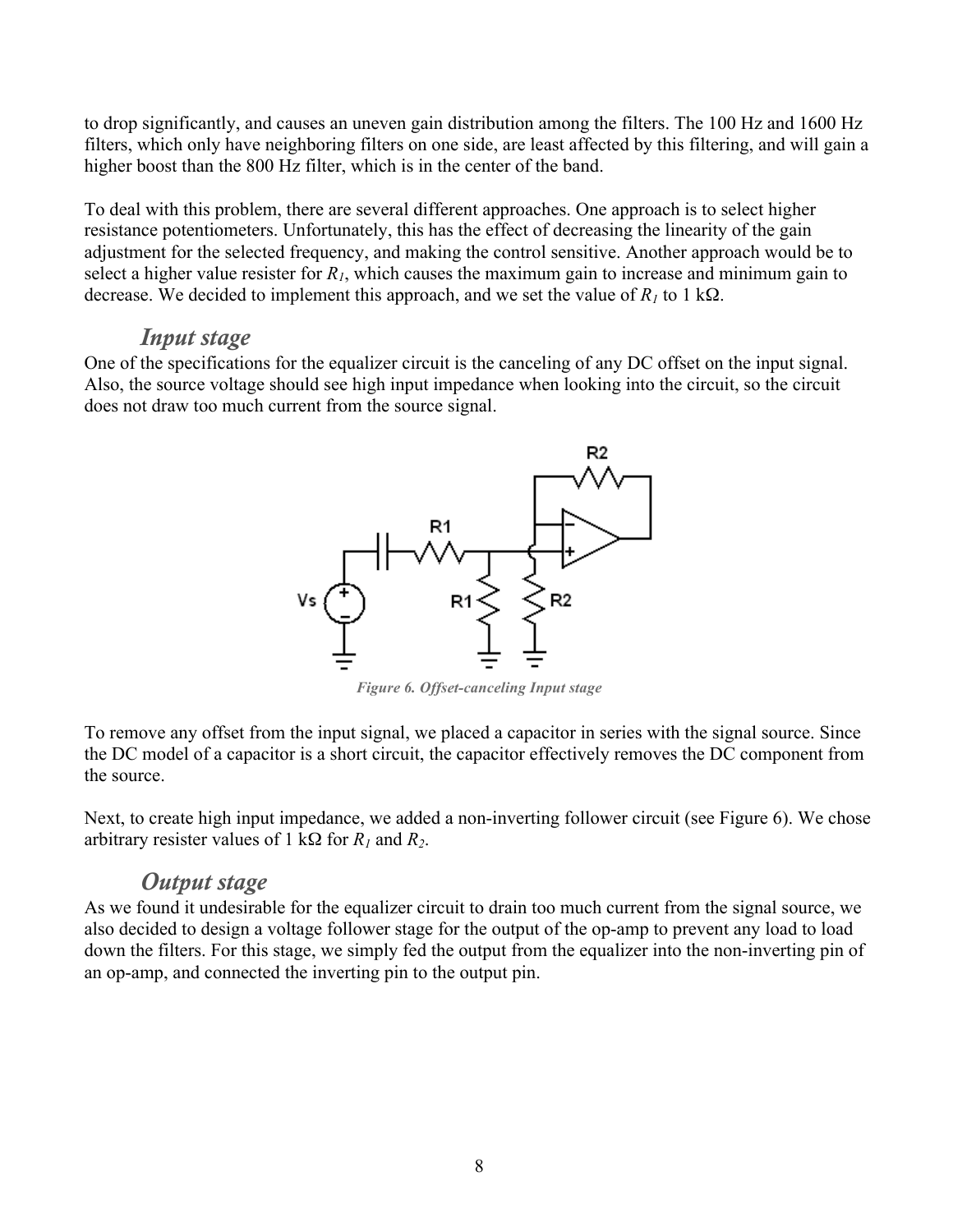### Hardware Implementation

### *Parts used and cost*

For the testing of our equalizer circuit, we implemented our design onto a breadboard. Since capacitors don't come in nominal terms as needed for our circuit in Table 1, we added available nominal values in series and parallel to crate the capacitance values needed. The nominal values, cost and quantity of all parts used in the circuit are listed in Table 2 below. All resistors are 5% ¼ watt.

| <b>Name</b>                            | Quantity                | Price       | <b>Total Price</b> |
|----------------------------------------|-------------------------|-------------|--------------------|
| LM741 OP-AMP                           | 9                       | 0.46        | 4.14               |
| $100 \Omega$ Resistor                  | $\overline{7}$          | 0.09        | 0.63               |
| $510 \Omega$ Resistor                  | $\overline{4}$          | 0.17        | 0.68               |
| 200 kΩ Resistor                        | $\overline{7}$          | 0.21        | 1.47               |
| 22 pF capacitor ceramic                | $\overline{2}$          | 0.076       | 0.152              |
| 150 pF ceramic capacitor               | $\mathbf{1}$            | 0.03        | 0.030              |
| 330 pF ceramic capacitor               | $\mathbf{1}$            | 0.069       | 0.069              |
| 470 pF ceramic capacitor               | $\mathbf 1$             | 0.069       | 0.069              |
| 680 pF ceramic capacitor               | $\mathbf{1}$            | 0.069       | 0.069              |
| 1 nF ceramic capacitor                 | $\overline{c}$          | 0.07        | 0.14               |
| 4.7 nF ceramic capacitor               | $\mathbf{1}$            | 0.07        | 0.07               |
| 6.8 nF ceramic capacitor               | $\overline{2}$          | 0.07        | 0.14               |
| 11 nF ceramic capacitor                | $\mathbf{1}$            | 0.20        | 0.20               |
| 22 nF ceramic capacitor                | $\overline{\mathbf{3}}$ | 0.08        | 0.24               |
| 33 nF ceramic capacitor                | $\mathbf{1}$            | 0.083       | 0.083              |
| $0.15 \mu$ F electrolytic capacitor    | $\mathbf{1}$            | 0.24        | 0.24               |
| $0.33 \mu$ F electrolytic capacitor    | $\mathbf{1}$            | 0.32        | 0.32               |
| $0.47 \mu$ F electrolytic capacitor    | $\mathbf{1}$            | 0.162       | 0.162              |
| 0.68 µF electrolytic capacitor         | $\overline{2}$          | 0.65        | 1.30               |
| 1 μF electrolytic capacitor            | $\overline{3}$          | 0.077       | 0.231              |
| 4.7 µF electrolytic capacitor          | $\overline{1}$          | 0.077       | 0.07               |
| 6.8 µF electrolytic capacitor          | $\overline{2}$          | 0.18        | 0.36               |
| 11 μF electrolytic capacitor           | $\mathbf{1}$            | 0.077       | 0.077              |
| 22 µF electrolytic capacitor           | $\overline{1}$          | 0.077       | 0.077              |
| 33 µF electrolytic capacitor           | $\mathbf{1}$            | 0.077       | 0.077              |
| 10 kΩ $\frac{3}{4}$ turn potentiometer | $\overline{7}$          | 0.36        | 2.52               |
|                                        |                         | Total cost: | \$13.62            |

*Table 2. List of parts used and cost*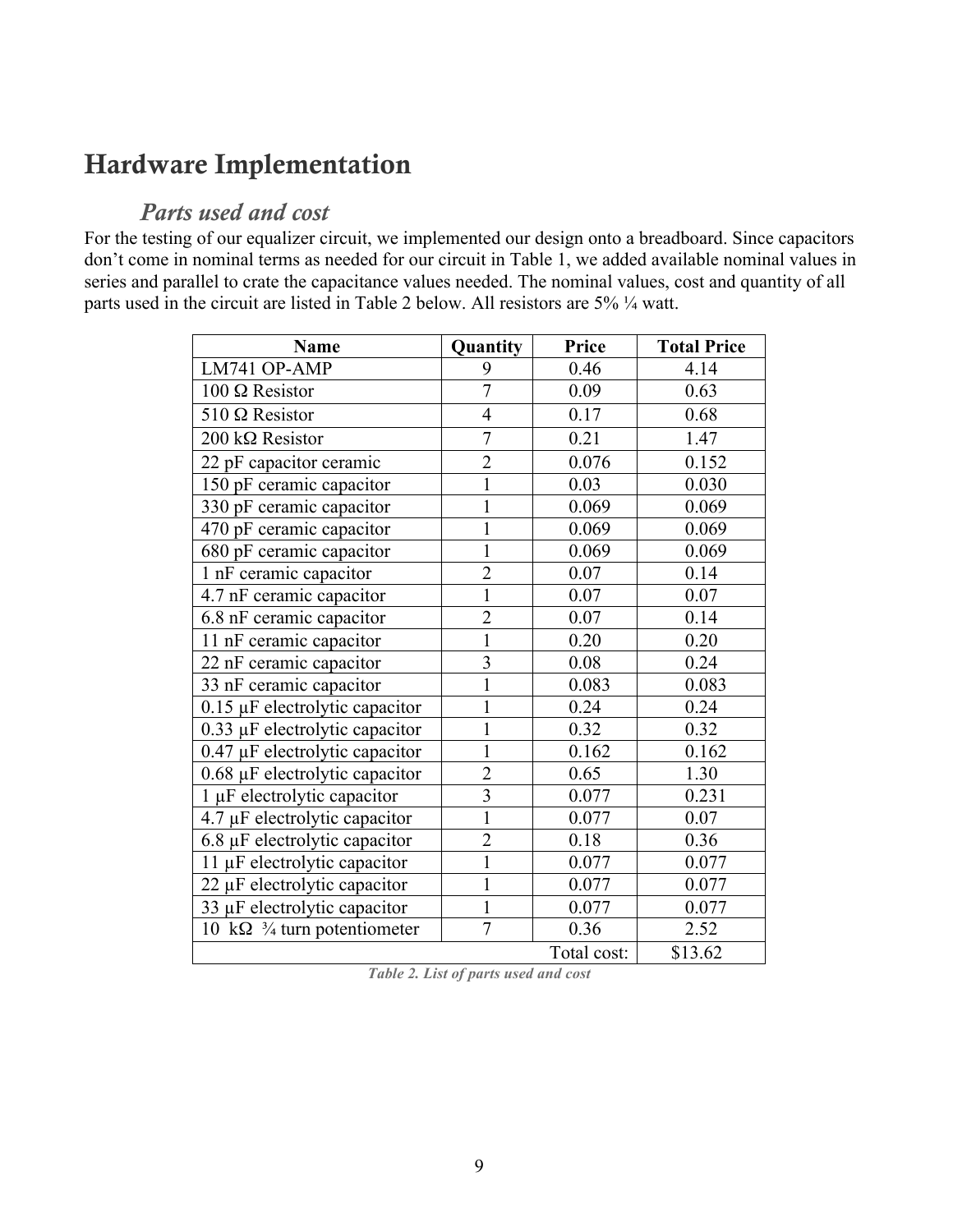# Testing

### *Test Procedure*

In order to verify the equalizer worked correctly, we devised a test procedure to verify our circuit design. The first step of the procedure involved creating models in PSpice and gathering analytical data to verify the design met the design specifications. After the design was verified, we then built the circuit and took measurements to gather experimental data. We then compared the analytical and experimental data to ensure the design was correct.

For the analytical data, we set up PSpice to simulate using an AC sweep analysis from 10 Hz to 100 kHz, recording 101 points per decade. We ran a series of three tests to verify the design met specifications before implementing the circuit using hardware. To analyze the circuit with all filter elements in, we were forced to model with series RLC circuits, since we were using an evaluation version of PSpice, which has a restriction on the number of nodes you are allowed to simulate. We refrained from adding the input and output stages for this reason. The following simulations do not account for the DC-offset canceling by the input stage, or the high frequency effects caused by the gyrator filter elements for the second and third simulation.

To gather experimental data, we set up the function generator to output a peak-to-peak signal of 1 Volt. Starting at 6.25 Hz, we recorded peak-to-peak measurements of the output signal for every quarter octave up to 102.4 kHz.

### *Analytical Data*

For our first simulation, in order to verify the correct frequency response for each of the gyrator filters, we modeled each one using PSpice in a configuration similar to Figure 4 with  $R_1 = 510 \Omega$ . All other filters were disconnected from the circuit to prevent current from leaking through those filters. We expected the output gain for this circuit to be 6.1 V for full boost and 0.16 V for full cut (see equation 12).

![](_page_12_Figure_7.jpeg)

*Figure 7. Simulated frequency response of individual filters for full boost (left) and full cut (right)*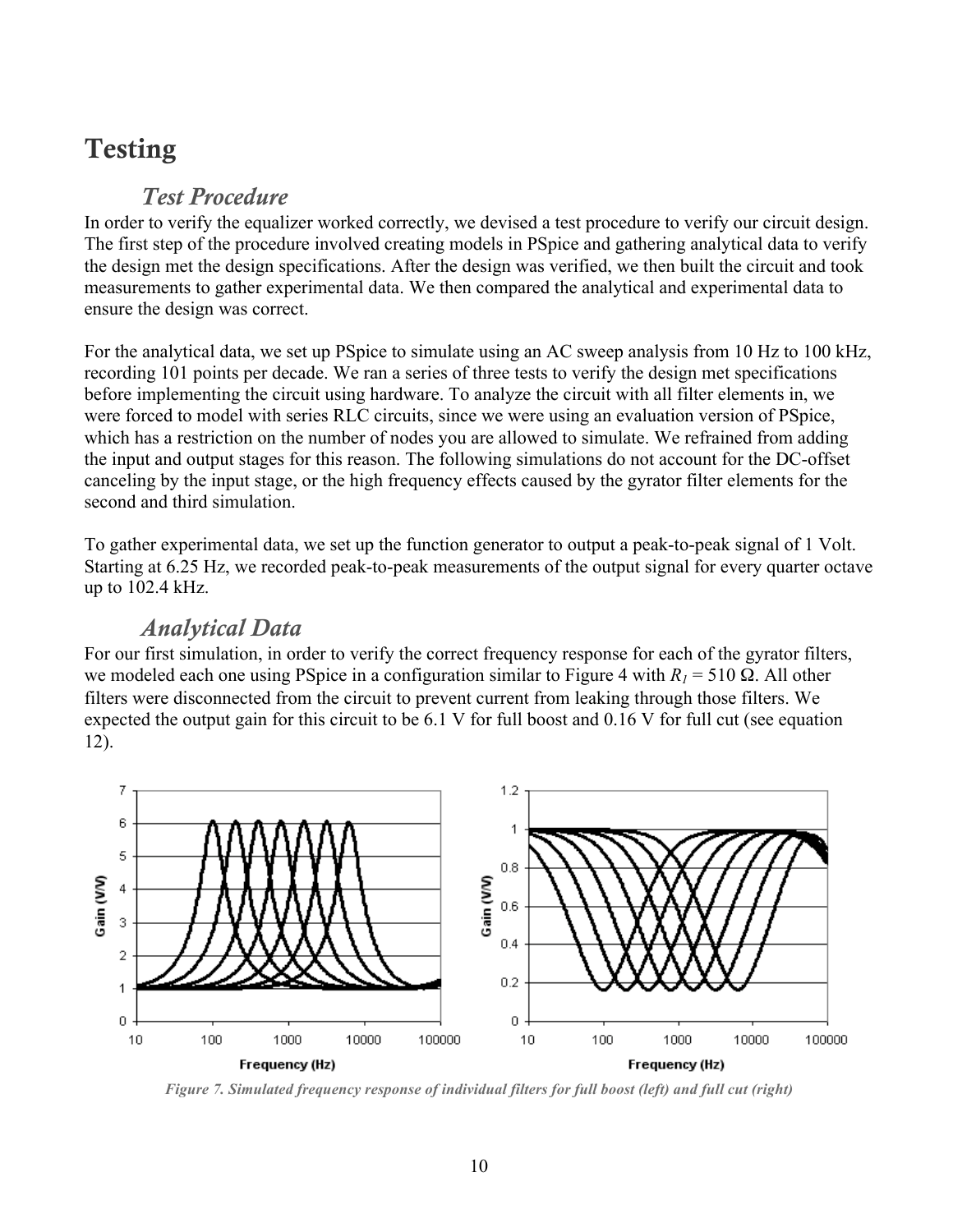For the second simulation, we replaced  $R_1$  with a 1 kΩ resistor to boost the gain, and added all components in. As discussed in the section on designing the filter configuration, each band causes parasitic filtering on other bands, reducing the amount of gain they are able to achieve.

![](_page_13_Figure_1.jpeg)

*Figure 8. Simulated frequency response of equalizer with individual filters set to full boost (left) and full cut (right)*

![](_page_13_Figure_3.jpeg)

In our third simulation, we turned all of the filters full boost and full cut.

*Figure 9. Simulated frequency response of equalizer with all filters full boost (left) and full cut (right)*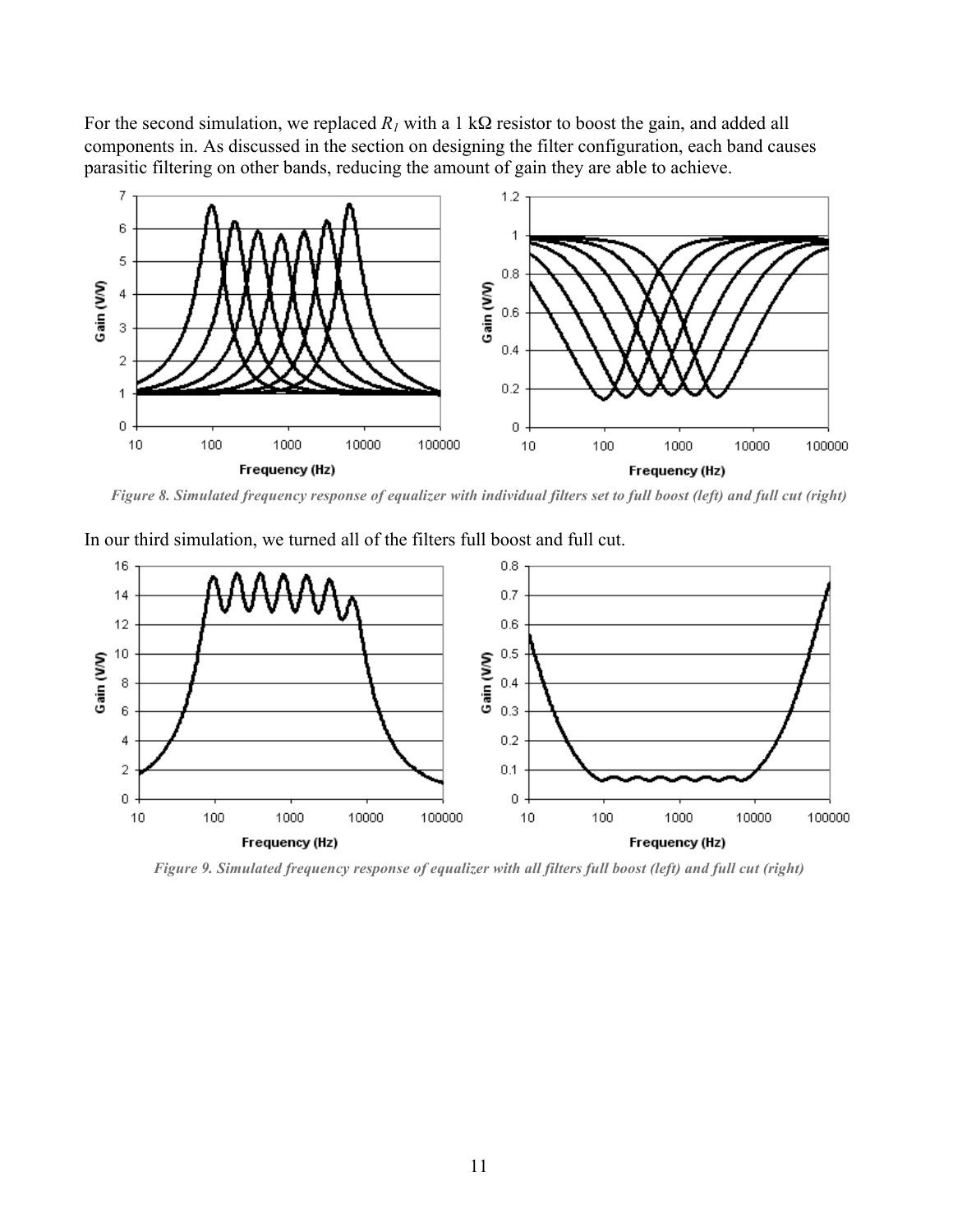#### *Experimental Data*

The first two graphs show the frequency response of the individual bands at full cut and full boost. In these graphs, the DC-cancelling input stage had not yet been included in the circuit.

![](_page_14_Figure_2.jpeg)

*Figure 10. Frequency response of individual filters at full boost (left) and full cut (right)*

For the next analysis, we turned all the potentiometers to full boost and to full cut, and did a frequency response analysis on the output signal. For this simulation, we included the DC cancelling input stage.

When the circuit was in full boost, at around 60 kHz, the output signal became unstable and turned into a triangle wave (see Figure 11). The triangle wave continued dropping in amplitude for higher frequencies.

![](_page_14_Figure_6.jpeg)

*Figure 11. Frequency response of equalizer with all filters full boost (left) and full cut (right)*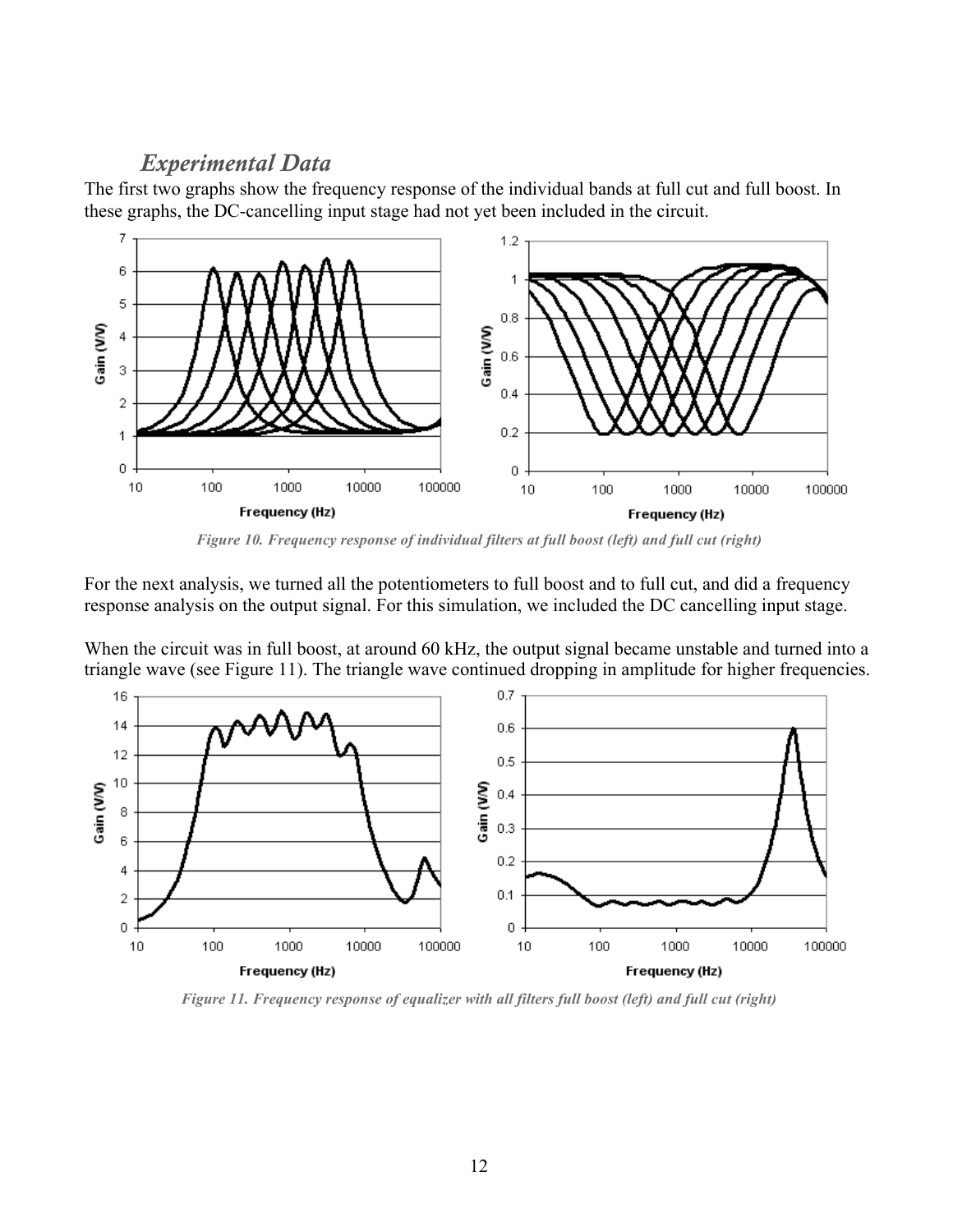## **Results**

Figure 7 shows the results of the PSpice simulation for all the gyrator filters. To verify the Q values were correct, we expected the 3-dB frequencies for each filter to be at the frequency the bands intersect. The 3 dB frequency is the frequency at which the voltage of the bands is 3-dB below its maximum, which in this test should be 4.3 volts for full boost and 0.22 for full cut. Based on the results of the first simulation, we concluded the component values for our gyrator circuits were correct. The center frequencies, maximum gain and minimum gain were correct.

We also observed from our data that when the input signal get up to 60 kHz, the filters starting to draw so much current that we saw in our result a triangular wave output. This effect could be explained by the high-frequency effects of the gyrator circuit, and may be counteracted with more filtering of the output signal

The high-frequency effects apparent for frequencies over 60 kHz in Figure 11 may be due to the circuit becoming unstable when the op-amp not being able to supply enough current to feed all the filter elements. We believe this effect is caused by an unstable condition caused by the  $s^2$  term in the denominator of the transfer equation (see equation 7). Further filtering may be able to eliminate this instability.

### *Parasitic Impedance Effect*

When all the filters are connected, the effect of parasitic impedance is measurable, and is evident in the output of our second PSpice simulation. When all the filters are connected to the circuit, the individual bands are not to achieve as much gain. For this reason, we changed the 510  $\Omega$  resistors with 1 k $\Omega$ resistors in order to boost the gain for the individual bands to an average of 6. The variance seen in the peaks with one filter is around 0.48 V (see Figure 7), but when the filters are all connected and turn fully on, the ripple is 2V (Figure 8). The parasitic impedance effect can be explained through the following equation that governs the total gain of the circuit:

$$
\frac{E_o}{E_{in}} = \frac{1 + R/Z_e'}{1 + R/Z_d'}
$$
 Equation 14<sup>2</sup>

In this equation,  $Z_e'$  at full gain for a single band is just  $R_4$  for a single filter. When the filter is not at full boost or cut and not within its center frequency, the impedance is at a higher impedance value  $Z_e'$ . The  $Z_e'$  of the whole circuit is the parallel combination of all of the filters'  $Z_e'$ . When one band is at full gain while others are at unity, the value of  $Z_e'$  for the whole circuit is always higher than the band's filter value. As Equation 14 shows, this reduces the gain of the circuit. The worst reduction is seen at the middle frequency band, which is since  $Z_e'$  is the highest at this band since the band overlaps impedance seen by all their bands. So due to different parasitic impedance when different filter is on, not only does the gain get reduced, there is also a variation of gain for different frequencies.

 $\frac{1}{2}$ <sup>2</sup> Greiner & Schoessow, p.  $402 -$  Figure 41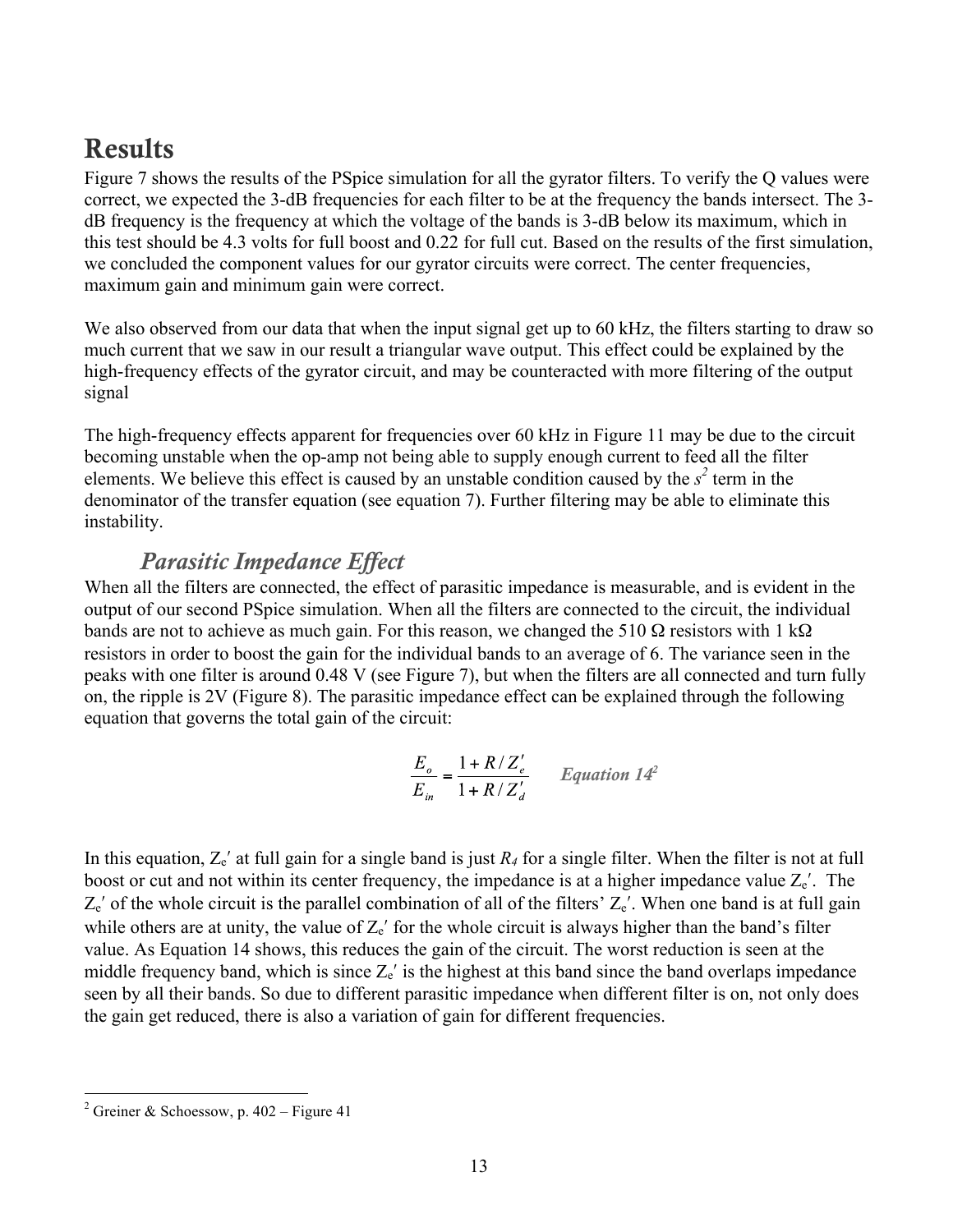One approach to reducing this effect would be to split the filters among multiple sub circuits, then sum the results together. On one circuit, you may have the 100 Hz, 400 Hz, 1600 Hz, and 6400 Hz filters, while on the other circuit, you may have the 200 Hz, 800 Hz, and 3200 Hz filters (see Figure 12). With this configuration, the bands are not as close to each other, and cause less loading on each other. Another option would be to increase the Q value, so the bands don't spread out over each other nearly as much. Still another option would be to set the bands to high gain, then add resisters in series with the potentiometers to limit the gain they can provide. Although, doing so will cause the maximum Q value of the potentiometers to vary and become too low.

![](_page_16_Figure_1.jpeg)

*Figure 12. Modified filter configuration*

### *Uneven Individual Band Gain*

In Figure 8, we can see that the bands all have different maximum gain, ranging from 5.92 to 6.4 for maximum boost, and from 0.196 to 0.188 for full cut. These variations in gain may be due to the mismatch in resistor and potentiometer values in each LRC filter. The gain of the circuit at full boost and cut requires the potentiometer to be able to vary its resistance from 0 to its rated value. This at full boost results in a gain (see equation 13).

In this equation,  $R_I$  is the feedback resistor and  $R_I$  the resistive element in the filter. In reality, potentiometers cannot go all the way to 0 or all the way up to its maximum value, making the gain at full boost depends dependant on the values if  $R_2$  and  $R_3$  (see equation 12).

From equation 12, we can see that if  $R_3$  is not equal to 0, it will reduce the maximum boost and cut for the filter, which may explain the variation of the peak gains in Figure 10. Also, the resistive element in the filters determines the gain and cut of the equalizer. If the actual value  $R_4$  is at a value higher than the rated value, we will get a lower gain at full boost, and if the value is lower we will get a higher boost, which is again what we saw in some of the filters.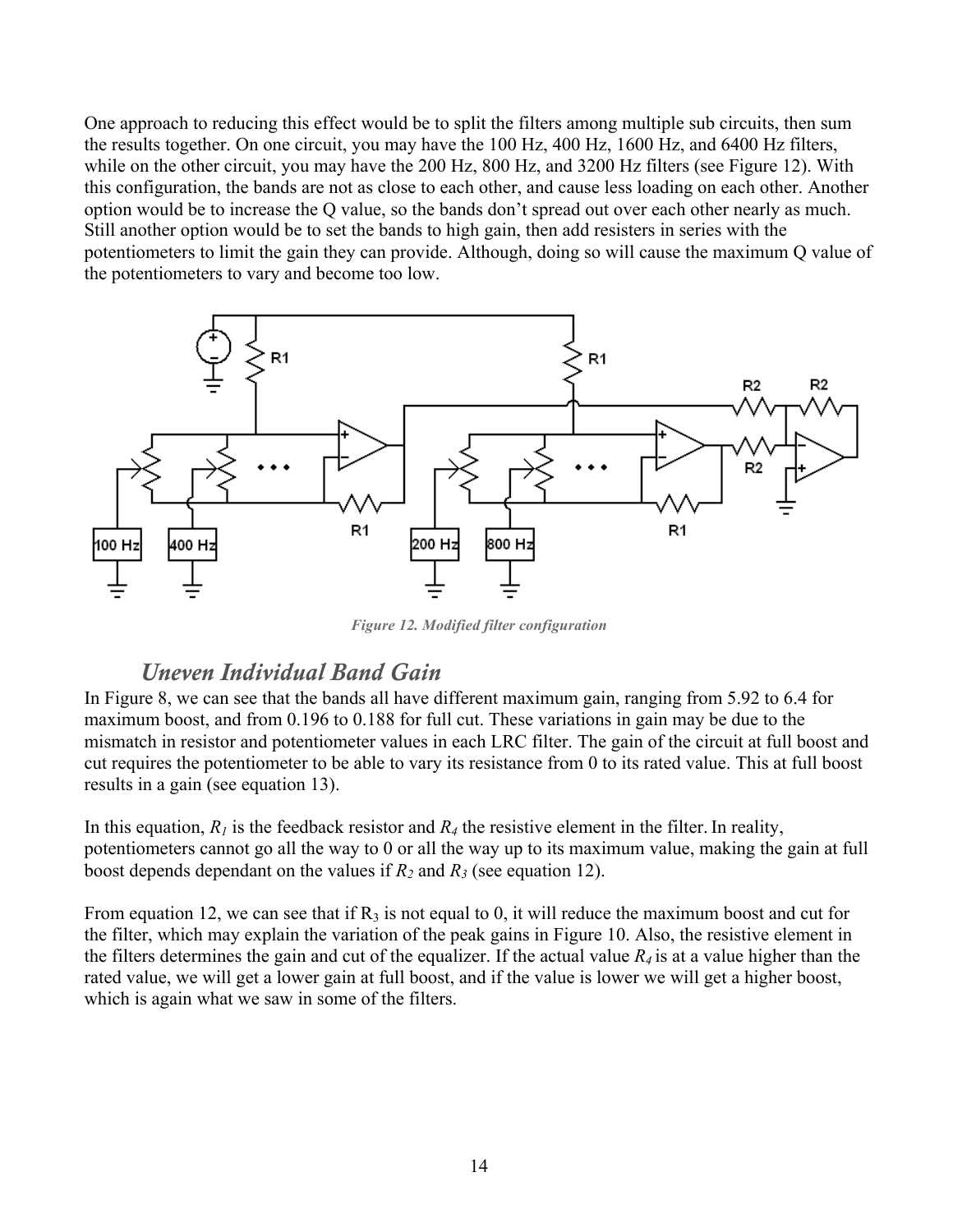### Conclusion

In this project, we described the design and testing process for our graphic equalizer design. Overall, our design met most of the design specification within an acceptable margin of error. Design The graphic equalizer we designed is very robust to low frequency noise, which is due to the decoupling capacitors we placed at the supply rail. We analyzed the use of gyrators in filter elements can closely match the use of LRC filters for lower frequencies. One of them is to get more precise resistor values. Another is to reduce the current load the output amplifier has to handle by separating the equalizer into two or more equalizers in series. By doing this, the individual bands of the equalizer see less parasitic impedance by the other equalizer bands. These improvements can improve the accuracy of the gain and reduce the ripple voltage of the equalizer. By separating the equalizer into separate sections (see Figure 12), not only does the current require from the output amplifiers less, it also allows us to reduce the value of the potentiometer. By reducing the value of the potentiometer,  $Z_e'$  from Equation 14 would be closer to the desired single filter value due to the value of the parasitic impedance of the other filters is greatly contribute by the value of the potentiometer.